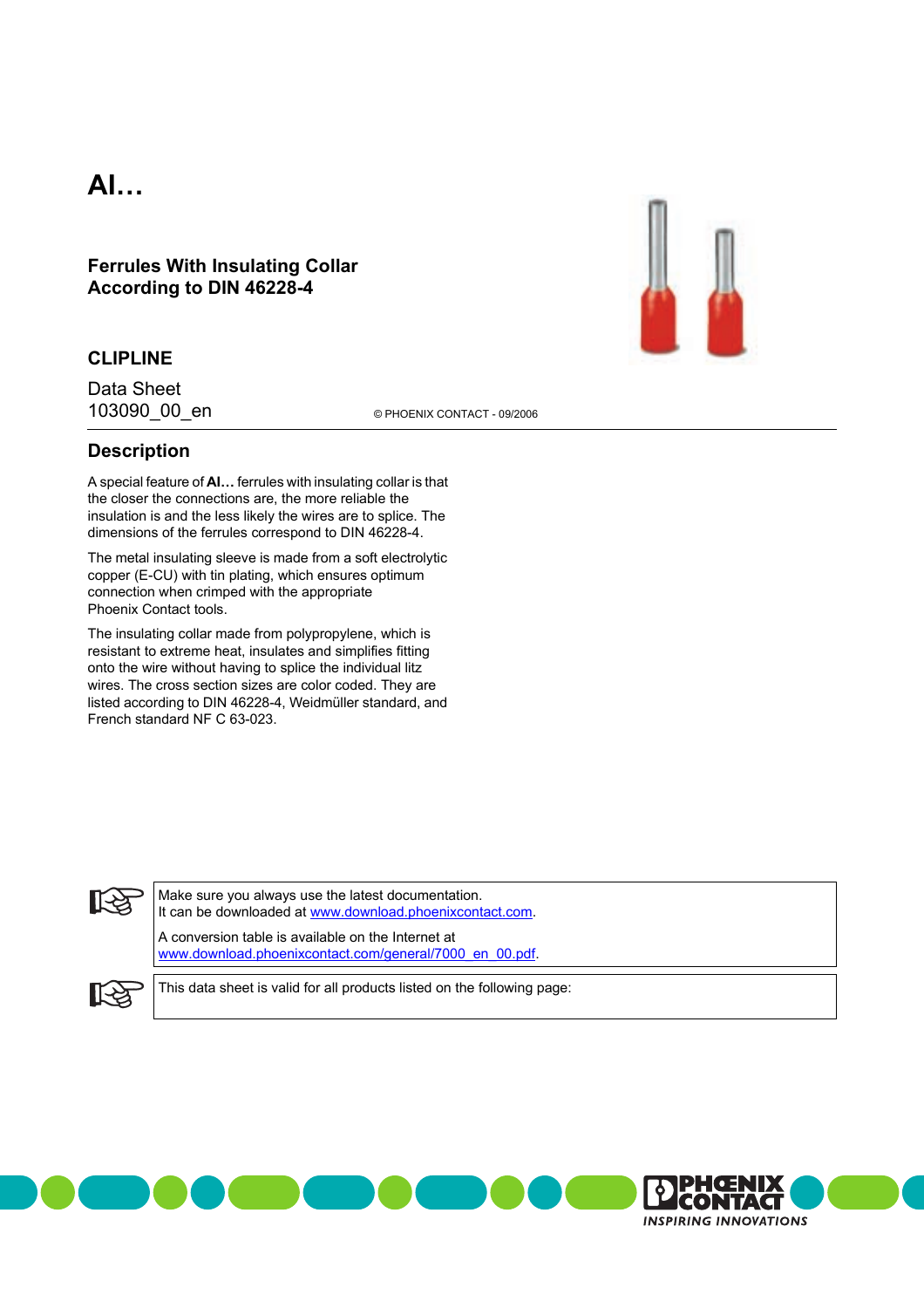# **Dimensions and Ordering Data**

### **Ferrules With Insulating Collar According to DIN 46228-4**

| <b>Cross</b><br><b>Section</b> | $I_1$   | I <sub>2</sub> | d <sub>1</sub>   | s <sub>1</sub>    | d <sub>2</sub>     | s <sub>2</sub>     | Color        | Color<br>Code <sup>1</sup> | <b>Type</b>                     | Order<br>No. | Pcs./Pck. |
|--------------------------------|---------|----------------|------------------|-------------------|--------------------|--------------------|--------------|----------------------------|---------------------------------|--------------|-----------|
| $0.14 \text{ mm}^2$            | 12.5 mm | 8.0 mm         | $0.8$ mm         | $0.15$ mm         | $1.8$ mm           | $0.25$ mm          | Gray         | $\overline{\phantom{0}}$   | AI 0,14-8 GY-1000 <sup>2</sup>  | 3203011      | 1000      |
| $0.25$ mm <sup>2</sup>         | 10.5 mm | $6.0$ mm       | $0.8$ mm         | $0.15$ mm         | $1.8$ mm           | $0.25$ mm          | <b>Blue</b>  | $\qquad \qquad -$          | AI 0.25- 6 BU <sup>2</sup>      | 3203040      | 100       |
| $0.25$ mm <sup>2</sup>         | 10.5 mm | 6.0 mm         | $0.8$ mm         | $0.15$ mm         | $1.8 \text{ mm}$   | $0.25$ mm          | Yellow       | $\qquad \qquad -$          | AI 0,25- 6 YE <sup>2</sup>      | 3203024      | 100       |
| $0.25$ mm <sup>2</sup>         | 12.5 mm | 8.0 mm         | $0.8$ mm         | $0.15$ mm         | $1.8$ mm           | $0.25$ mm          | Yellow       | $\qquad \qquad -$          | AI 0,25-8 YE <sup>2</sup>       | 3203037      | 100       |
| $0.34$ mm <sup>2</sup>         | 10.5 mm | 6.0 mm         | $0.8$ mm         | $0.15$ mm         | $1.8 \text{ mm}$   | $0.25$ mm          | Turquoise    | $\qquad \qquad -$          | AI 0,34-6 TQ <sup>2</sup>       | 3203053      | 100       |
| $0.34$ mm <sup>2</sup>         | 10.5 mm | 8.0 mm         | $0.8$ mm         | $0.15$ mm         | $1.8 \text{ mm}$   | $0.25$ mm          | Turquoise    | $\overline{\phantom{a}}$   | AI 0,34-8 TQ <sup>2</sup>       | 3203066      | 100       |
| $0.5$ mm <sup>2</sup>          | 12.0 mm | 6.0 mm         | $1.1 \text{ mm}$ | $0.15$ mm         | $2.5$ mm           | $0.3 \text{ mm}$   | Orange       | W                          | AI 0,5 - 6 OG                   | 3201301      | 100       |
| $0.5$ mm <sup>2</sup>          | 12.0 mm | 6.0 mm         | $1.1$ mm         | $0.15$ mm         | $2.5$ mm           | $0.3 \text{ mm}$   | White        | <b>DIN/NF</b>              | AI 0,5 - 6 WH                   | 3200687      | 100       |
| $0.5$ mm <sup>2</sup>          | 14.0 mm | 8.0 mm         | $1.1$ mm         | $0.15$ mm         | $2.5 \text{ mm}$   | $0.3 \text{ mm}$   | Orange       | W                          | AI 0,5 - 8 OG                   | 3201123      | 100       |
| $0.5$ mm <sup>2</sup>          | 14.0 mm | 8.0 mm         | $1.1$ mm         | $0.15$ mm         | $2.5$ mm           | $0.3$ mm           | Orange       | W                          | AI 0.5 - 8 OG-1000              | 3202902      | 1000      |
| $0.5$ mm <sup>2</sup>          | 14.0 mm | 8.0 mm         | $1.1 \text{ mm}$ | $0.15$ mm         | $2.5 \text{ mm}$   | $0.3 \text{ mm}$   | White        | DIN/NF                     | AI 0.5 - 8 WH                   | 3200014      | 100       |
| $0.5$ mm <sup>2</sup>          | 14.0 mm | 8.0 mm         | $1.1$ mm         | $0.15$ mm         | $2.5 \text{ mm}$   | $0.3$ mm           | White        | <b>DIN/NF</b>              | AI 0,5 - 8 WH -1000             | 3200881      | 1000      |
| $0.5$ mm <sup>2</sup>          | 16.0 mm | 10.0 mm        | $1.1$ mm         | $0.15$ mm         | $2.5 \text{ mm}$   | $0.3 \text{ mm}$   | White        | <b>DIN/NF</b>              | AI 0,5 -10 WH                   | 3201275      | 100       |
| $0.5$ mm <sup>2</sup>          | 16.0 mm | 10.0 mm        | $1.1$ mm         | $0.15$ mm         | $2.5$ mm           | $0.3 \, \text{mm}$ | White        | <b>DIN/NF</b>              | AI 0,5 -10 WH-1000              | 3203105      | 1000      |
| $0.5 \text{ mm}^2$             | 18.0 mm | 12.0 mm        | $1.1 \text{ mm}$ | $0.15$ mm         | $2.5 \text{ mm}$   | $0.3 \text{ mm}$   | White        | DIN/NF                     | AI 0,5 -12 WH <sup>2</sup>      | 3200506      | 100       |
| $0.75$ mm <sup>2</sup>         | 12.0 mm | 6.0 mm         | $1.3 \text{ mm}$ | $0.15$ mm         | $2.8$ mm           | $0.3$ mm           | Gray         | <b>DIN</b>                 | AI 0,75-6 GY                    | 3200690      | 100       |
| $0.75$ mm <sup>2</sup>         | 12.0 mm | 6.0 mm         | $1.3 \text{ mm}$ | $0.15$ mm         | $2.8 \text{ mm}$   | $0.3$ mm           | White        | W                          | AI 0,75- 6 WH                   | 3201314      | 100       |
| $0.75$ mm <sup>2</sup>         | 14.0 mm | 8.0 mm         | $1.3 \text{ mm}$ | $0.15$ mm         | $2.8$ mm           | $0.3$ mm           | <b>Blue</b>  | NF                         | AI 0,75-8 BU                    | 3200027      | 100       |
| $0.75$ mm <sup>2</sup>         | 14.0 mm | 8.0 mm         | $1.3 \text{ mm}$ | $0.15$ mm         | $2.8$ mm           | $0.3 \text{ mm}$   | Gray         | <b>DIN</b>                 | AI 0,75-8 GY                    | 3200519      | 100       |
| $0.75$ mm <sup>2</sup>         | 14.0 mm | 8.0 mm         | $1.3 \text{ mm}$ | $0.15$ mm         | $2.8$ mm           | $0.3 \, \text{mm}$ | Gray         | <b>DIN</b>                 | AI 0,75-8 GY-1000               | 3200894      | 1000      |
| $0.75$ mm <sup>2</sup>         | 14.0 mm | 8.0 mm         | $1.3 \text{ mm}$ | $0.15$ mm         | $2.8 \text{ mm}$   | $0.3 \text{ mm}$   | White        | W                          | AI 0,75-8 WH                    | 3201110      | 100       |
| $0.75$ mm <sup>2</sup>         | 16.0 mm | 10.0 mm        | $1.3 \text{ mm}$ | $0.15$ mm         | $2.8$ mm           | $0.3$ mm           | Gray         | <b>DIN</b>                 | AI 0,75-10 GY                   | 3201288      | 100       |
| $0.75$ mm <sup>2</sup>         | 16.0 mm | 10.0 mm        | $1.3 \text{ mm}$ | $0.15$ mm         | $2.8$ mm           | $0.3 \text{ mm}$   | Gray         | <b>DIN</b>                 | AI 0,75-10 GY-1000              | 3203118      | 1000      |
| $0.75$ mm <sup>2</sup>         | 18.0 mm | 12.0 mm        | $1.3 \text{ mm}$ | $0.15$ mm         | $2.8$ mm           | $0.3$ mm           | Gray         | <b>DIN</b>                 | AI 0,75-12 GY                   | 3200849      | 100       |
| 1 $mm2$                        | 12.5 mm | 6.0 mm         | $1.5 \text{ mm}$ | $0.15$ mm         | 3.0 mm             | $0.3 \text{ mm}$   | Red          | <b>DIN/NF</b>              | AI 1 - 6 RD                     | 3200742      | 100       |
| 1 $mm2$                        | 12.5 mm | $6.0$ mm       | $1.5 \text{ mm}$ | $0.15$ mm         | $3.0 \text{ mm}$   | $0.3 \text{ mm}$   | Yellow       | W                          | AI 1 - 6 YE                     | 3201327      | 100       |
| 1 $mm2$                        | 14.5 mm | 8.0 mm         | $1.5 \text{ mm}$ | $0.15$ mm         | $3.0 \text{ mm}$   | $0.3 \text{ mm}$   | Red          | DIN/NF                     | AI 1 - 8 RD                     | 3200030      | 100       |
| $1 \text{ mm}^2$               | 14.5 mm | 8.0 mm         | $1.5 \text{ mm}$ | $0.15$ mm         | 3.0 mm             | $0.3 \, \text{mm}$ | Red          | DIN/NF                     | AI 1 - 8 RD - 1000              | 3200904      | 1000      |
| $1 \text{ mm}^2$               | 14.5 mm | 8.0 mm         | $1.5 \text{ mm}$ | $0.15$ mm         | 3.0 mm             | $0.3 \text{ mm}$   | Yellow       | W                          | AI 1 - 8 YE                     | 3201097      | 100       |
| 1 $mm2$                        | 14.5 mm | 8.0 mm         | $1.5 \text{ mm}$ | $0.15$ mm         | 3.0 mm             | $0.3$ mm           | Yellow       | W                          | AI 1 - 8 YE-1000                | 3202915      | 1000      |
| 1 $mm2$                        | 16.5 mm | 10.0 mm        | $1.5 \text{ mm}$ | $0.15$ mm         | 3.0 mm             | $0.3 \text{ mm}$   | Red          | DIN/NF                     | AI 1 -10 RD                     | 3200182      | 100       |
| 1 $mm2$                        | 16.5 mm | 10.0 mm        | $1.5 \text{ mm}$ | $0.15$ mm         | $3.0 \text{ mm}$   | $0.3 \text{ mm}$   | Red          | <b>DIN/NF</b>              | AI 1 -10 RD-1000                | 3203121      | 1000      |
| 1 $mm2$                        | 18.5 mm | 12.0 mm        | $1.5 \text{ mm}$ | $0.15$ mm         | $3.0 \text{ mm}$   | $0.3 \text{ mm}$   | Red          | DIN/NF                     | AI 1 -12 RD                     | 3200674      | 100       |
| $1.5$ mm <sup>2</sup>          | 12.5 mm | 6.0 mm         | $1.8$ mm         | $0.15$ mm         | 3.4 mm             | $0.3$ mm           | <b>Black</b> | <b>DIN/NF</b>              | Al $1,5 - 6$ BK <sup>2</sup>    | 3200755      | 100       |
| $1.5$ mm <sup>2</sup>          | 14.5 mm | 8.0 mm         | $1.8 \text{ mm}$ | $0.15$ mm         | 3.4 mm             | $0.3 \text{ mm}$   | Black        | DIN/NF                     | AI 1,5 - 8 BK                   | 3200043      | 100       |
| $1.5$ mm <sup>2</sup>          | 14.5 mm | 8.0 mm         | $1.8$ mm         | $0.15$ mm         | $3.4 \text{ mm}$   | $0.3$ mm           | <b>Black</b> | DIN/NF                     | AI 1,5 - 8 BK -1000             | 3200917      | 1000      |
| $1.5$ mm <sup>2</sup>          | 14.5 mm | 8.0 mm         | $1.8 \text{ mm}$ | $0.15$ mm         | 3.4 mm             | $0.3 \text{ mm}$   | Red          | W                          | AI 1,5 - 8 RD                   | 3201136      | 100       |
| $1.5$ mm <sup>2</sup>          | 14.5 mm | 8.0 mm         | $1.8$ mm         | $0.15$ mm         | $3.4 \text{ mm}$   | $0.3 \text{ mm}$   | Red          | W                          | AI 1,5 - 8 RD-1000              | 3202928      | 1000      |
| $1.5 \text{ mm}^2$             | 16.5 mm | 10.0 mm        | $1.8$ mm         | $0.15 \text{ mm}$ | 3.4 mm             | $0.3 \text{ mm}$   | Black        | DIN/NF                     | AI 1,5 -10 BK                   | 3200195      | 100       |
| 1.5 mm <sup>2</sup>            | 16.5 mm | 10.0 mm        | $1.8 \text{ mm}$ | $0.15$ mm         | $3.4 \text{ mm}$   | $0.3 \text{ mm}$   | <b>Black</b> | DIN/NF                     | AI 1,5 -10 BK-1000              | 3203134      | 1000      |
| $1.5$ mm <sup>2</sup>          | 18.5 mm | 12.0 mm        | $1.8$ mm         | $0.15$ mm         | $3.4 \text{ mm}$   | $0.3 \text{ mm}$   | Black        | DIN/NF                     | AI 1,5 -12 BK                   | 3201482      | 100       |
| $1.5$ mm <sup>2</sup>          | 24.5 mm | 18.0 mm        | $1.8$ mm         | $0.15$ mm         | $3.4 \, \text{mm}$ | $0.3 \text{ mm}$   | <b>Black</b> | <b>DIN/NF</b>              | AI 1,5 -18 BK                   | 3200056      | 100       |
| $2.5$ mm <sup>2</sup>          | 15.0 mm | 8.0 mm         | $2.3 \text{ mm}$ | $0.15$ mm         | 4.2 mm             | $0.3 \text{ mm}$   | Blue         | DIN/W                      | AI 2,5 - 8 BU                   | 3200522      | 100       |
| $2.5 \text{ mm}^2$             | 15.0 mm | 8.0 mm         | $2.3 \text{ mm}$ | $0.15$ mm         | 4.2 mm             | $0.3 \text{ mm}$   | Blue         | DIN/W                      | AI 2,5 - 8 BU -1000             | 3200920      | 1000      |
| $2.5$ mm <sup>2</sup>          | 15.0 mm | 8.0 mm         | $2.3 \text{ mm}$ | $0.15$ mm         | 4.2 mm             | $0.3 \text{ mm}$   | Gray         | NF                         | AI 2,5 - 8 GY                   | 3200069      | 100       |
| $2.5$ mm <sup>2</sup>          | 17.0 mm | 10.0 mm        | $2.3 \text{ mm}$ | $0.15$ mm         | 4.2 mm             | $0.3 \text{ mm}$   | <b>Blue</b>  | DIN/W                      | AI 2,5 -10 BU <sup>2</sup>      | 3202533      | 100       |
| $2.5 \, \text{mm}^2$           | 17.0 mm | 10.0 mm        | $2.3$ mm         | $0.15$ mm         | 4.2 mm             | $0.3 \text{ mm}$   | Blue         | DIN/W                      | AI 2,5 -10 BU-1000 <sup>2</sup> | 3203147      | 1000      |
| $2.5$ mm <sup>2</sup>          | 19.0 mm | 12.0 mm        | $2.3$ mm         | $0.15$ mm         | 4.2 mm             | $0.3 \text{ mm}$   | <b>Blue</b>  | DIN/W                      | AI 2,5 -12 BU                   | 3200962      | 100       |
| $2.5$ mm <sup>2</sup>          | 19.0 mm | 12.0 mm        | 2.3 mm           | $0.15$ mm         | 4.2 mm             | $0.3 \text{ mm}$   | Gray         | NF                         | AI 2,5 - 12 GY                  | 3200205      | 100       |

**103090\_00\_en** PHOENIX CONTACT **2**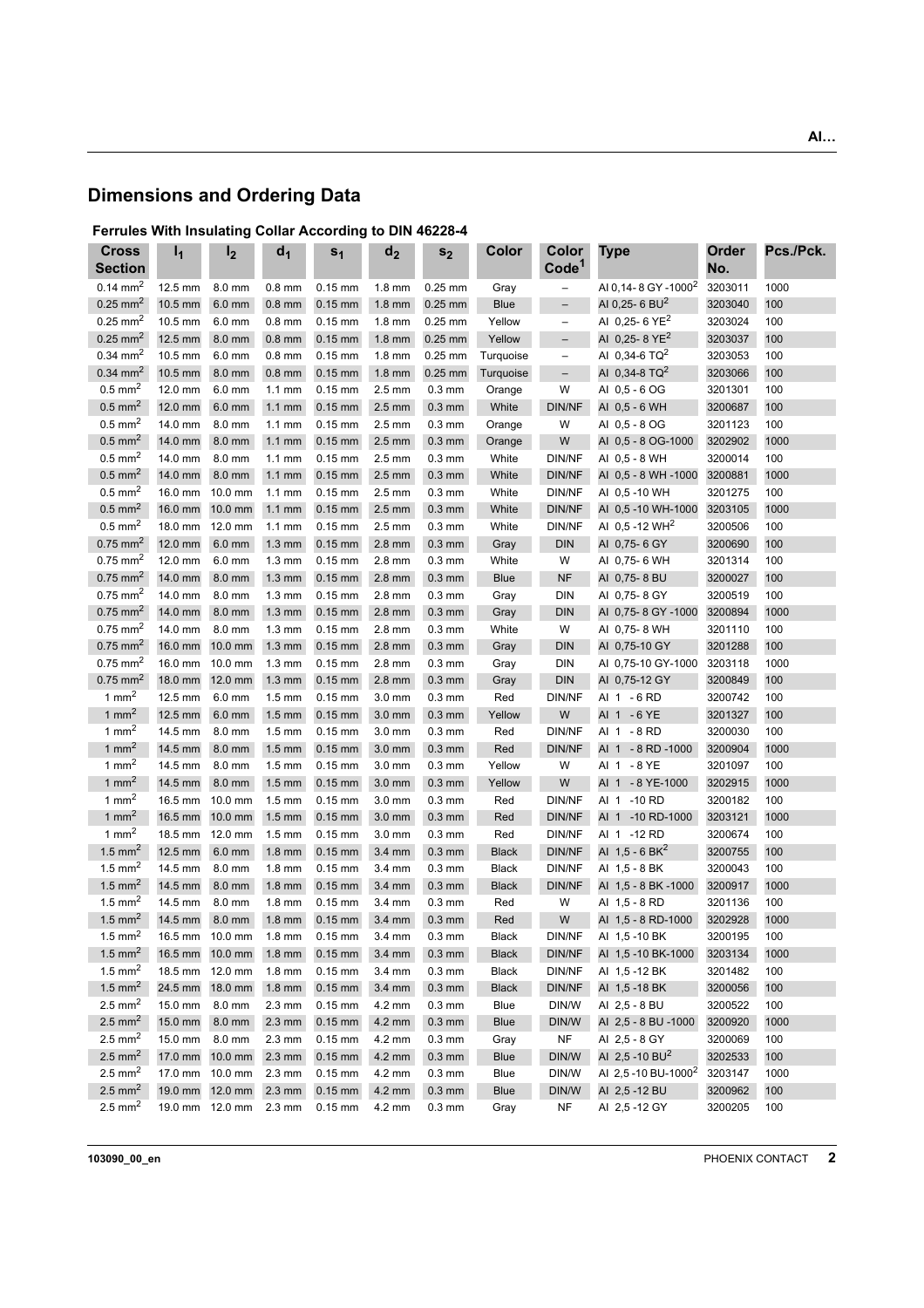| <b>Cross</b>         | $I_1$   | I <sub>2</sub> | d <sub>1</sub>   | s <sub>1</sub>   | d <sub>2</sub>   |                  | Color        | Color                    | Type                        | Order   | Pcs./Pck. |
|----------------------|---------|----------------|------------------|------------------|------------------|------------------|--------------|--------------------------|-----------------------------|---------|-----------|
| <b>Section</b>       |         |                |                  |                  |                  | s <sub>2</sub>   |              | Code <sup>1</sup>        |                             | No.     |           |
| 2.5 mm <sup>2</sup>  | 25.0 mm | 18.0 mm        | $2.3 \text{ mm}$ | $0.15$ mm        | 4.2 mm           | $0.3$ mm         | <b>Blue</b>  | DIN/W                    | AI 2,5 -18 BU               | 3200580 | 100       |
| $2.5 \text{ mm}^2$   | 25.0 mm | 18.0 mm        | 2.3 mm           | $0.15$ mm        | 4.2 mm           | $0.3 \text{ mm}$ | Gray         | NF                       | AI 2,5 - 18 GY              | 3200072 | 100       |
| $4 \text{ mm}^2$     | 17.5 mm | 10.0 mm        | 2.9 mm           | $0.2$ mm         | 4.7 mm           | $0.3$ mm         | Gray         | DIN/W                    | AI 4 -10 GY                 | 3200535 | 100       |
| $4 \text{ mm}^2$     | 17.5 mm | 10.0 mm        | $2.9$ mm         | $0.2$ mm         | 4.7 mm           | $0.3 \text{ mm}$ | Orange       | <b>NF</b>                | AI 4 -10 OG                 | 3200085 | 100       |
| $4 \text{ mm}^2$     | 19.5 mm | 12.0 mm        | 2.9 mm           | $0.2$ mm         | 4.7 mm           | $0.3$ mm         | Gray         | DIN/W                    | AI 4 -12 GY                 | 3200959 | 100       |
| $4 \text{ mm}^2$     | 19.5 mm | 12.0 mm        | 2.9 mm           | $0.2$ mm         | 4.7 mm           | $0.3$ mm         | Orange       | <b>NF</b>                | AI 4 -12 OG                 | 3200438 | 100       |
| $4 \text{ mm}^2$     | 22.5 mm | 18.0 mm        | $2.9$ mm         | $0.2$ mm         | 4.7 mm           | $0.3$ mm         | Gray         | DIN/W                    | AI 4 -18 GY                 | 3200593 | 100       |
| $4 \text{ mm}^2$     | 22.5 mm | 18.0 mm        | 2.9 mm           | $0.2$ mm         | 4.7 mm           | $0.3$ mm         | Orange       | <b>NF</b>                | AI 4 -18 OG                 | 3200098 | 100       |
| $6 \text{ mm}^2$     | 20.0 mm | 12.0 mm        | 3.6 mm           | $0.2$ mm         | $6.2 \text{ mm}$ | $0.3$ mm         | <b>Black</b> | W                        | AI 6 -12 BK                 | 3201107 | 100       |
| $6 \text{ mm}^2$     | 20.0 mm | 12.0 mm        | 3.6 mm           | $0.2$ mm         | $6.2 \text{ mm}$ | $0.3 \text{ mm}$ | Green        | <b>NF</b>                | AI 6 -12 GN                 | 3200108 | 100       |
| $6 \text{ mm}^2$     | 20.0 mm | 12.0 mm        | 3.6 mm           | $0.2$ mm         | $6.2 \text{ mm}$ | $0.3$ mm         | Yellow       | <b>DIN</b>               | AI 6 -12 YE                 | 3200548 | 100       |
| $6 \text{ mm}^2$     | 26.0 mm | 18.0 mm        | 3.6 mm           | $0.2$ mm         | $6.2 \text{ mm}$ | $0.3 \text{ mm}$ | Green        | <b>NF</b>                | AI 6 -18 GN                 | 3200111 | 100       |
| $6 \text{ mm}^2$     | 26.0 mm | 18.0 mm        | 3.6 mm           | $0.2$ mm         | $6.2 \text{ mm}$ | $0.3$ mm         | Yellow       | <b>DIN</b>               | AI 6 -18 YE                 | 3200603 | 100       |
| $10 \text{ mm}^2$    | 21.0 mm | 12.0 mm        | 4.6 mm           | $0.2$ mm         | $7.5 \text{ mm}$ | $0.3 \text{ mm}$ | <b>Brown</b> | <b>NF</b>                | AI 10 -12 BN                | 3200124 | 100       |
| $10 \text{ mm}^2$    | 21.0 mm | 12.0 mm        | 4.6 mm           | $0.2 \text{ mm}$ | $7.5 \text{ mm}$ | $0.3 \text{ mm}$ | <b>Ivory</b> | W                        | AI 10 -12 IV                | 3201068 | 100       |
| $10 \text{ mm}^2$    | 21.0 mm | 12.0 mm        | 4.6 mm           | $0.2$ mm         | $7.5$ mm         | $0.3$ mm         | Red          | <b>DIN</b>               | AI 10 -12 RD                | 3200551 | 100       |
| $10 \text{ mm}^2$    | 27.0 mm | 18.0 mm        | 4.6 mm           | $0.2$ mm         | $7.5$ mm         | $0.3$ mm         | <b>Brown</b> | <b>NF</b>                | AI 10<br>$-18$ BN           | 3200137 | 100       |
| $10 \text{ mm}^2$    | 27.0 mm | 18.0 mm        | 4.6 mm           | $0.2$ mm         | $7.5 \text{ mm}$ | $0.3$ mm         | Red          | <b>DIN</b>               | AI 10 -18 RD                | 3200616 | 100       |
| $16 \text{ mm}^2$    | 23.0 mm | 12.0 mm        | 6.0 mm           | $0.2$ mm         | 8.7 mm           | $0.5$ mm         | <b>Blue</b>  | <b>DIN</b>               | AI 16 -12 BU                | 3200564 | 100       |
| $16 \text{ mm}^2$    | 23.0 mm | 12.0 mm        | 6.0 mm           | $0.2$ mm         | 8.7 mm           | $0.5$ mm         | Green        | W                        | AI 16 -12 GN                | 3201152 | 100       |
| $16 \text{ mm}^2$    | 23.0 mm | 12.0 mm        | $6.0$ mm         | $0.2$ mm         | 8.7 mm           | $0.5$ mm         | Ivory        | <b>NF</b>                | AI 16 -12 IV                | 3201181 | 100       |
| 16 mm <sup>2</sup>   | 23.0 mm | 12.0 mm        | $6.0$ mm         | $0.2$ mm         | 8.7 mm           | $0.5$ mm         | White        | $\qquad \qquad -$        | AI 16 -12 WH                | 3200140 | 100       |
| $16 \text{ mm}^2$    | 29.0 mm | 18.0 mm        | $6.0$ mm         | $0.2$ mm         | 8.7 mm           | $0.5$ mm         | <b>Blue</b>  | <b>DIN</b>               | AI 16 - 18 BU               | 3200629 | 100       |
| $16 \text{ mm}^2$    | 29.0 mm | 18.0 mm        | $6.0$ mm         | $0.2$ mm         | 8.7 mm           | $0.5 \text{ mm}$ | Green        | W                        | AI 16 -18 GN                | 3201330 | 100       |
| $16 \text{ mm}^2$    | 29.0 mm | 18.0 mm        | 6.0 mm           | $0.2$ mm         | 8.7 mm           | $0.5$ mm         | White        | $\overline{\phantom{0}}$ | AI 16 -18 WH                | 3200153 | 100       |
| $25 \text{ mm}^2$    | 29.0 mm | 16.0 mm        | 7.5 mm           | $0.2$ mm         | 10.8 mm          | $0.5$ mm         | <b>Black</b> | <b>NF</b>                | AI 25 - 16 BK               | 3200412 | 50        |
| $25 \text{ mm}^2$    | 29.0 mm | 16.0 mm        | 7.5 mm           | $0.2$ mm         | 10.8 mm          | $0.5$ mm         | <b>Brown</b> | W                        | AI 25<br>$-16$ BN           | 3201084 | 100       |
| $25 \text{ mm}^2$    | 29.0 mm | 16.0 mm        | 7.5 mm           | $0.2$ mm         | 10.8 mm          | $0.5$ mm         | Yellow       | <b>DIN</b>               | AI 25 - 16 YE               | 3200577 | 50        |
| $25 \text{ mm}^2$    | 31.0 mm | 18.0 mm        | 7.5 mm           | $0.2$ mm         | 10.8 mm          | $0.5$ mm         | Yellow       | <b>DIN</b>               | AI 25 - 18 YE               | 3201505 | 50        |
| $25$ mm <sup>2</sup> | 35.0 mm | 22.0 mm        | 7.5 mm           | $0.2$ mm         | 10.8 mm          | $0.5$ mm         | <b>Black</b> | <b>NF</b>                | AI 25 - 22 BK               | 3200739 | 50        |
| $25 \text{ mm}^2$    | 35.0 mm | 22.0 mm        | 7.5 mm           | $0.2$ mm         | 10.8 mm          | $0.5$ mm         | Yellow       | <b>DIN</b>               | AI 25 - 22 YE               | 3200700 | 50        |
| $35 \text{ mm}^2$    | 30.0 mm | 16.0 mm        | 8.5 mm           | $0.2$ mm         | 12.3 mm          | $0.6$ mm         | Beige        | W                        | AI 35 -16 BE                | 3201071 | 50        |
| $35 \text{ mm}^2$    | 30.0 mm | 16.0 mm        | 8.5 mm           | $0.2$ mm         | 12.3 mm          | $0.6$ mm         | Red          | <b>DIN/NF</b>            | AI 35 - 16 RD               | 3200441 | 50        |
| $35$ mm <sup>2</sup> | 32.0 mm | 18.0 mm        | 8.5 mm           | $0.2$ mm         | 12.3 mm          | $0.6$ mm         | Red          | DIN/NF                   | AI 35<br>-18 RD             | 3201495 | 50        |
| $35 \text{ mm}^2$    | 39.0 mm | 25.0 mm        | 8.5 mm           | $0.2$ mm         | 12.3 mm          | $0.6$ mm         | Red          | <b>DIN/NF</b>            | AI 35 -25 RD                | 3200713 | 50        |
| $50 \text{ mm}^2$    | 36.0 mm | 20.0 mm        | 10.5 mm          | $0.3 \text{ mm}$ | 15.0 mm          | $0.6$ mm         | <b>Blue</b>  | DIN/NF                   | AI 50 -20 BU                | 3200454 | 50        |
| $50 \text{ mm}^2$    | 36.0 mm | 20.0 mm        | 10.5 mm          | $0.3$ mm         | 15.0 mm          | $0.6$ mm         | Olive        | W                        | AI 50 -20 OL                | 3201178 | 50        |
| $50 \text{ mm}^2$    | 41.0 mm | 25.0 mm        | 10.5 mm          | $0.3 \text{ mm}$ | 15.0 mm          | $0.6$ mm         | <b>Blue</b>  | DIN/NF                   | -25 BU<br>AI 50             | 3200726 | 25        |
| $70 \text{ mm}^2$    | 37.0 mm | 20.0 mm        | 12.7 mm          | $0.4$ mm         | 15.8 mm          | $0.7$ mm         | Yellow       | <b>DIN</b>               | AI 70<br>$-20 \text{ YE}^2$ | 3201848 | 25        |
| $95$ mm <sup>2</sup> | 44.0 mm | 25.0 mm        | 14.5 mm          | $0.4$ mm         | 18.0 mm          | $0.6$ mm         | Red          | <b>DIN</b>               | AI 95 -25 RD <sup>2</sup>   | 3201853 | 25        |
| 120 mm <sup>2</sup>  | 48.0 mm | 27.0 mm        | 16.5 mm          | $0.5$ mm         | 21.0 mm          | $0.7$ mm         | <b>Blue</b>  | <b>DIN</b>               | AI120 -27 BU <sup>2</sup>   | 3201822 | 25        |
|                      |         |                |                  |                  |                  |                  |              |                          |                             |         |           |

**Ferrules With Insulating Collar According to DIN 46228-4 (Continued)**

<sup>1</sup> DIN = Color code according to DIN 46228-4; W = Color code according to Weidmüller standard; NF = Color code according to NF C 63-023 <sup>2</sup> These ferrules are not included in DIN 46228-4.

<span id="page-2-0"></span>

 $I_1 =$ Total length  $I_2 =$ Sleeve length  $d_1$  = Inside diameter of sleeve  $s_1$  = Wall thickness of sleeve  $d_2$  = Inside diameter of insulating collar  $s_2$  = Wall thickness of insulating collar